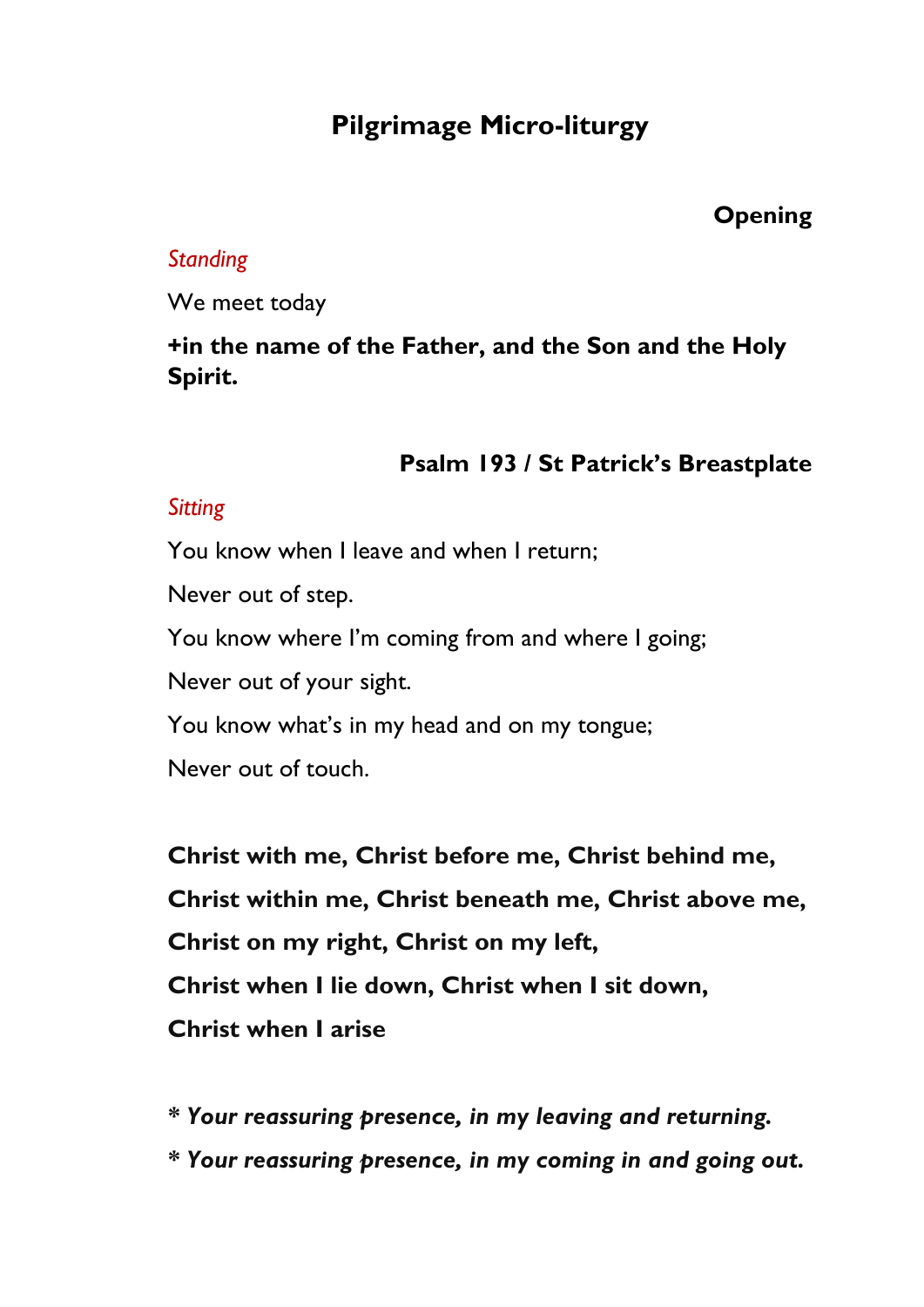#### *\* Your reassuring presence, in my thoughts and words.*

Is there any place I can go to avoid your presence?

If I climb to the sky, you're there!

If I go underground, you're there!

If I flew on morning's wings to the far western horizon,

You'd find me in a minute - you're already there waiting!

## **Genesis 28 Declaration**

Surely the LORD is in this place—and I did not know it!"

How awesome is this place!

This is none other than the house of God, and this is the gate of heaven.

## *Surely the LORD is in this place!*

*How awesome is {insert church name here}!* 

*This is none other than the house of God, and this is the gate of heaven.*

## **Silence is kept**

This is a thin place, shivering with subdued holiness,

*We notice and name God here*